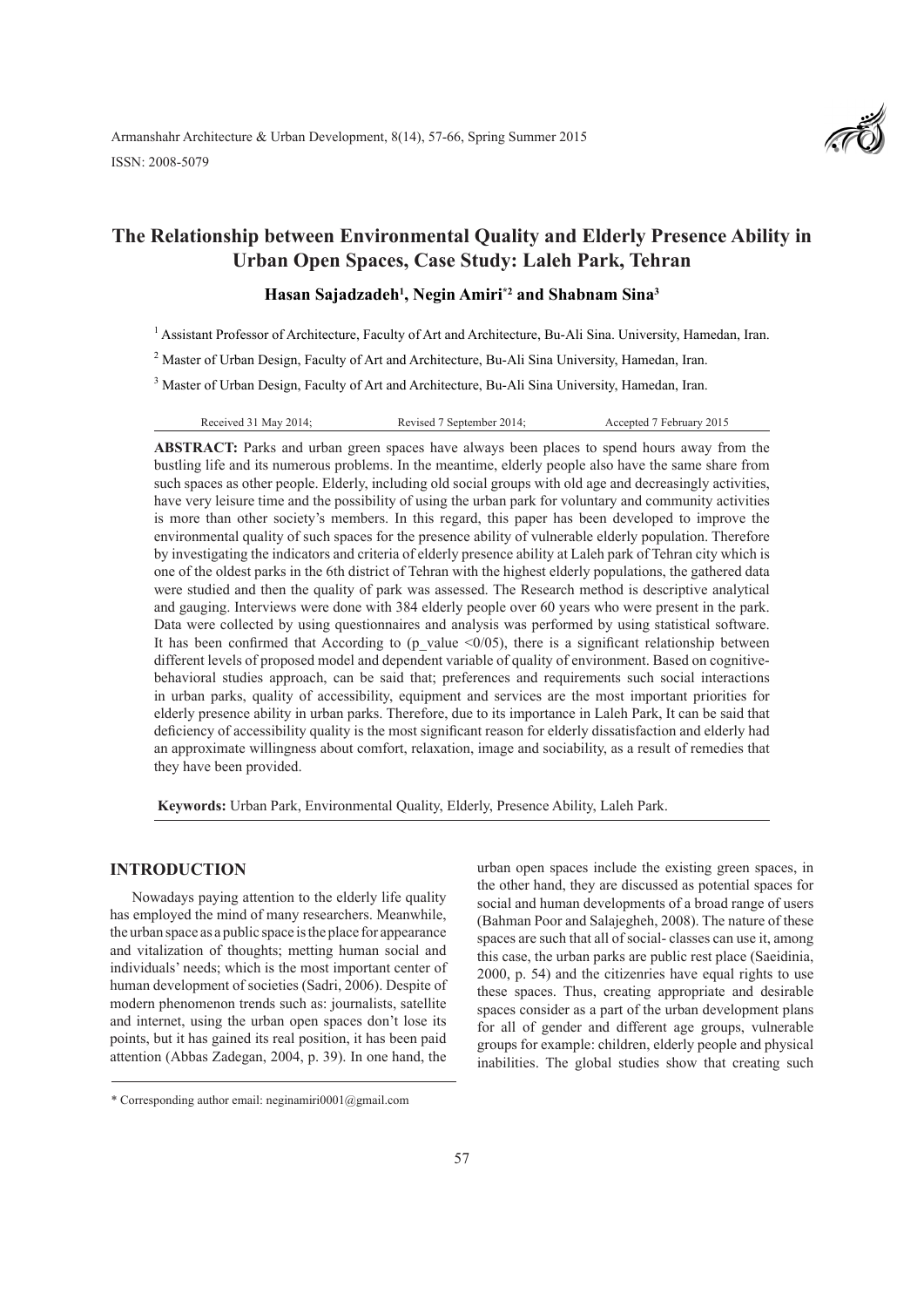

spaces, in addition to the creating social active acts, it will provide social interaction and qualitative presence ability to reduce special groups neighborhood with the use of the urban public spaces (Rafiean et al., 2008). Elderly is an individual and social experience that appropriate framework environments can promote performance activity level of elderly people (World Health Organization, 2007). Beginning of the elderly time, main changes will occur in human mental and physical states. Despite of elderly population increase, one of the main problems of elderly people is the urban open spaces and environments shortages or their low quality. By passing the time and change of individual capacity level, their needs change and the place might become an undesirable and unavailable environment for them where were usable times ago. In Meantime, the elderly people problems are more than other society classes and even cripple (Zandieh, 2012). The study goal was to investigate elderly needs and preferences of public open spaces. It wants to proceed to the identification and evaluation of presence ability of elderly, and elderly mental and objective ideas. In order to expressing indicators and qualitative criteria of elderly presence ability, the urban park -as a case- study: Tehran Laleh Park was chosen as one of the most attendances of Tehran Parks. Hence, the article results and strategies can provide a noticeable support in the urban public open spaces to reduce their elderly problems.

### **ELDERLY**

Elderly is one of the delicate and crucial steps of human growth which is against the common belief: it is not the end of life, but it discusses as a natural trend of life- time. Thus, today, in many developed and developing countries, the mechanisms which provide the promotion of elderly life quality, are supported by organizations and social organizations (Poorjafar et al., 2010). Elderly is a natural way, anyone will face it and the some changes will occur in physical abilities and psychical- mental needs which requires special attention (Alalhesabi and Rafiei, 2012). According to Liang idea in 1973, old age is a non- stop process including biological, sociology, temporal and psychology process. In fact the old age is a process which physical and mental powers will reduce by passing times (Sonmez et al., 2006).

Considering this intent, one of the most important aspects of old age is that old people have one or maybe more diseases and they have some difficulties when they want to move and work. The main activates of old people are the same as other groups- ages. Hence, the old age process results in special preparations due to the change of recognition methods of some matters and with respect to the first special cautions. Along old age, some people suffer from osteoporosis, muscle disturbance, languor, ability problems, balance and eyesight and hearing disturbances.

In all of these cases, due to the reduction of walking capabilities, environment and mental capability perception, the elderly people endanger some injuries resulted from the shortage of environmental quality of urban spaces.

# **ENVIROMENTAL QUALITY IN THE URBAN SPACES**

There is a variety in the definition of Human hierarchical perceptions which make quality of two resources: subjective and objective areas, Due to them, we face a variety of qualities (Golkar, 2001). Generally, the quality is the state of phenomenon which affects special emotional- rational on human (Rafieyan and Khodaei, 2009, p. 48). The environment quality obtained from the components quality resultant of a certain area, it implies more on the place formative components. The formative components include nature, open spaces, substructures, construction human environment (artifact), framework environment facilities and natural resources and any items that have their own special characteristics and qualities (Van Kamp et al., 2003). In fact, the quality of a space is obtained from the resultant components in the city which can offer some strategies to improve the urban space quality with identifying functions and appropriate effects of them on the space (Alipoor et al., 2012). Citizen formation as its real meaning with its features such as civil society, urban identification, sprightly, desirable, humanity, diligent and liveliness of cities completely depend on the urban spaces quality (Rahnamaei, 2007). In recent years, many studies have been done relating to the indicators of environmental quality improvement (Hourihan, 1984, p. 370) while many commenters have yet introduced numerous qualities to achieve an urban space with good quality. We briefly have shown it in the table 1.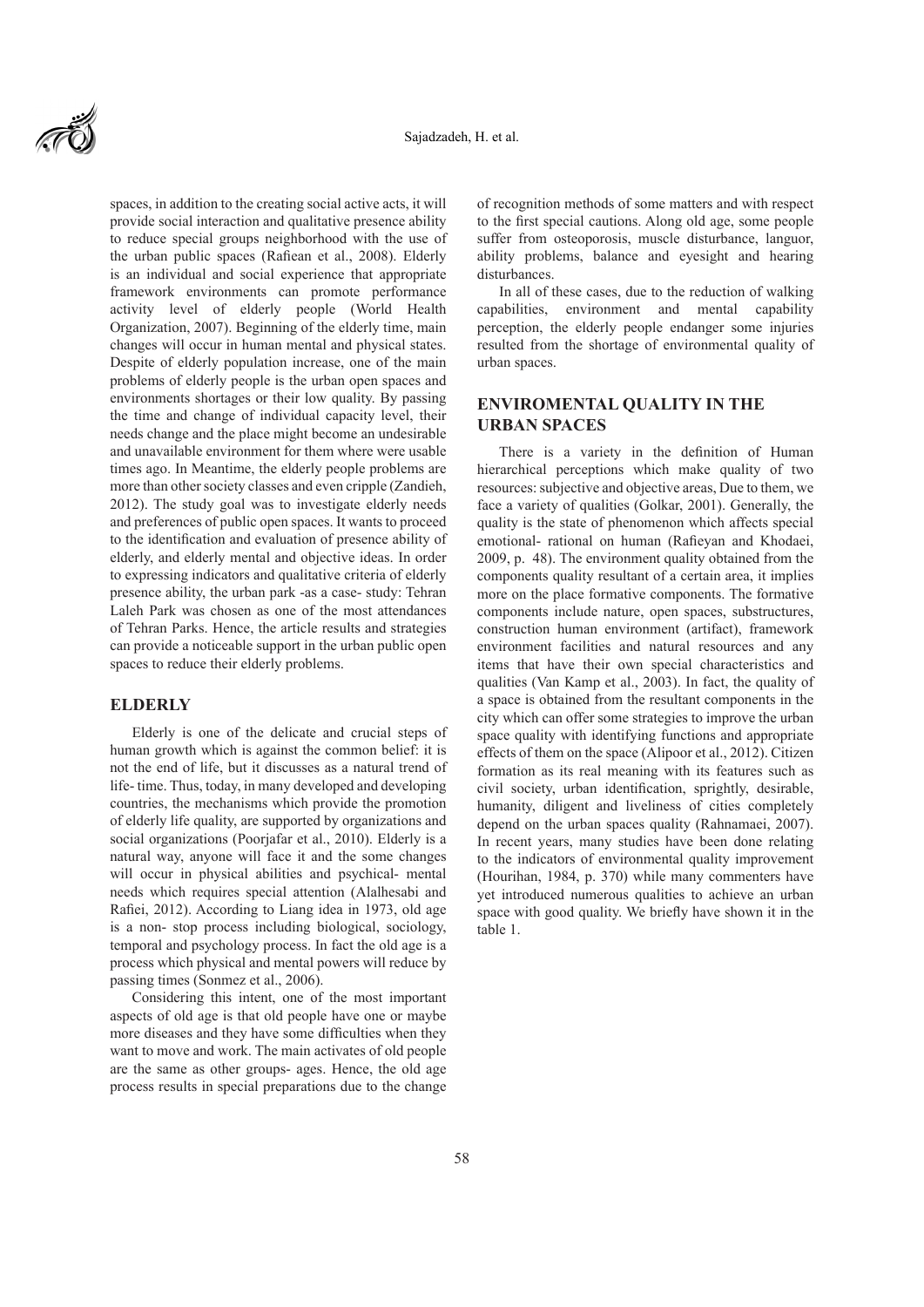| A.Ian Bentley and et al 1985 in the Book "Responder Environments"                        |                                       |                                                   |  |  |  |
|------------------------------------------------------------------------------------------|---------------------------------------|---------------------------------------------------|--|--|--|
| 1- Concentration                                                                         | 2- Diversity                          | 3- Readability                                    |  |  |  |
| 4- Intuitive Enrichment                                                                  | 5- Flexibility                        | 6- Visual Proportions                             |  |  |  |
| 7- Attachment State                                                                      |                                       |                                                   |  |  |  |
| John Punter and Methio Carmona 1997 in the Book "Design Dimension of Urban Planning"     |                                       |                                                   |  |  |  |
| 2- Environment Sustainable<br>3- City from Quality<br>1- City scenery quality<br>Quality |                                       |                                                   |  |  |  |
| 4- Building form quality                                                                 | 5- Environment sustainable<br>Quality | 6- Public Arena Quality                           |  |  |  |
| Methio Carmona, Health and Tiesdell, 2003 in the Book "Public Places Urban Spaces"       |                                       |                                                   |  |  |  |
| 1- Access                                                                                | 2- Safety and Security                | 3- Integration and Concentration                  |  |  |  |
| 4- Hard Space and Soft Space                                                             | 5- City Scenery                       | 6- Public space                                   |  |  |  |
| 7- All Included                                                                          |                                       |                                                   |  |  |  |
| Allen Jacobe and Donald Applyard 1967 Narrated by Golcar 1390                            |                                       |                                                   |  |  |  |
| 1- Identity and control                                                                  | 2- Liveliness                         | 3- Originality                                    |  |  |  |
| 4- Access to the Opportunities,<br>Imagination and Happiness's                           | 5- Public and Social Life             | 6- Urban Self- Reliance an<br>Environment for us. |  |  |  |

| Table 1. Introduced Environmental Qualities from the Perspective of Researchers |  |  |  |
|---------------------------------------------------------------------------------|--|--|--|
|---------------------------------------------------------------------------------|--|--|--|

But the investigations show that the most successful and effective urban public spaces have four qualitative main components: first of all, these spaces are available, second individuals are involved to have activates, third it includes human comfort and convenience and it had a pretty scenery, fourth it is thought as a social place, it means where individuals with various features for example age, gender and ability can visit each other with their presences in these spaces, achieve their desires, make real their various activities, and spread their social communications (Rafiean et al., 2008, p. 45 and Rafiean and Khodaei, 2009).

# **ELDERLY PREFRENCE AND NEEDS TOWARDS THE ENVIROMENTS AND URBAN SPACES**

The aim is to improve the used urban open spaces quality for all age and job groups including men and women, equipping these places with more various, attractive and effective to create livable social environments. The essential method is to create environments where all groups- age can use it, for improving and developing urban and public open spaces which are built with respect to the user's expectations is very important because one of the successful indicators of those places is their usage by different people. According

to Borby and Rouh (1990), because of mental and physical problems, the elderly expectations of home and outside environments are more different than other group- age expectations. Death is inevitable; it is possible to result in abandoning the elderly social roles in the urban environments. The development of policies and strategies which considers elderly needs, can share these individuals in social mutual life with equal conditions (Sonmez et al., 2006). For some of old people the only times of independence and greatness and glory feeling are those which spend with their friends and of the same ages out of home, do some things, even inconsiderable (for example going out with grandchildren or paying bills) and feel that they're effective. In addition, it will promote walking, sport and communication with nature, elderly physical health. Walking is one of the most important measurements of physical activity among old people, especially when road transportation and using the automobiles are applying a lot (Borst et al., 2009). Encouraging citizens to walk can be one of the supportive ways to keep the general health and physical state. Lack of enough physical activates as an important factor for creating hygiene and health dangerous states is known like overweighting or being fat, enough physical activates among old people will result in reduction of health danger or increase of physical performance. Many old people like to go out for exercising, airing, especially walking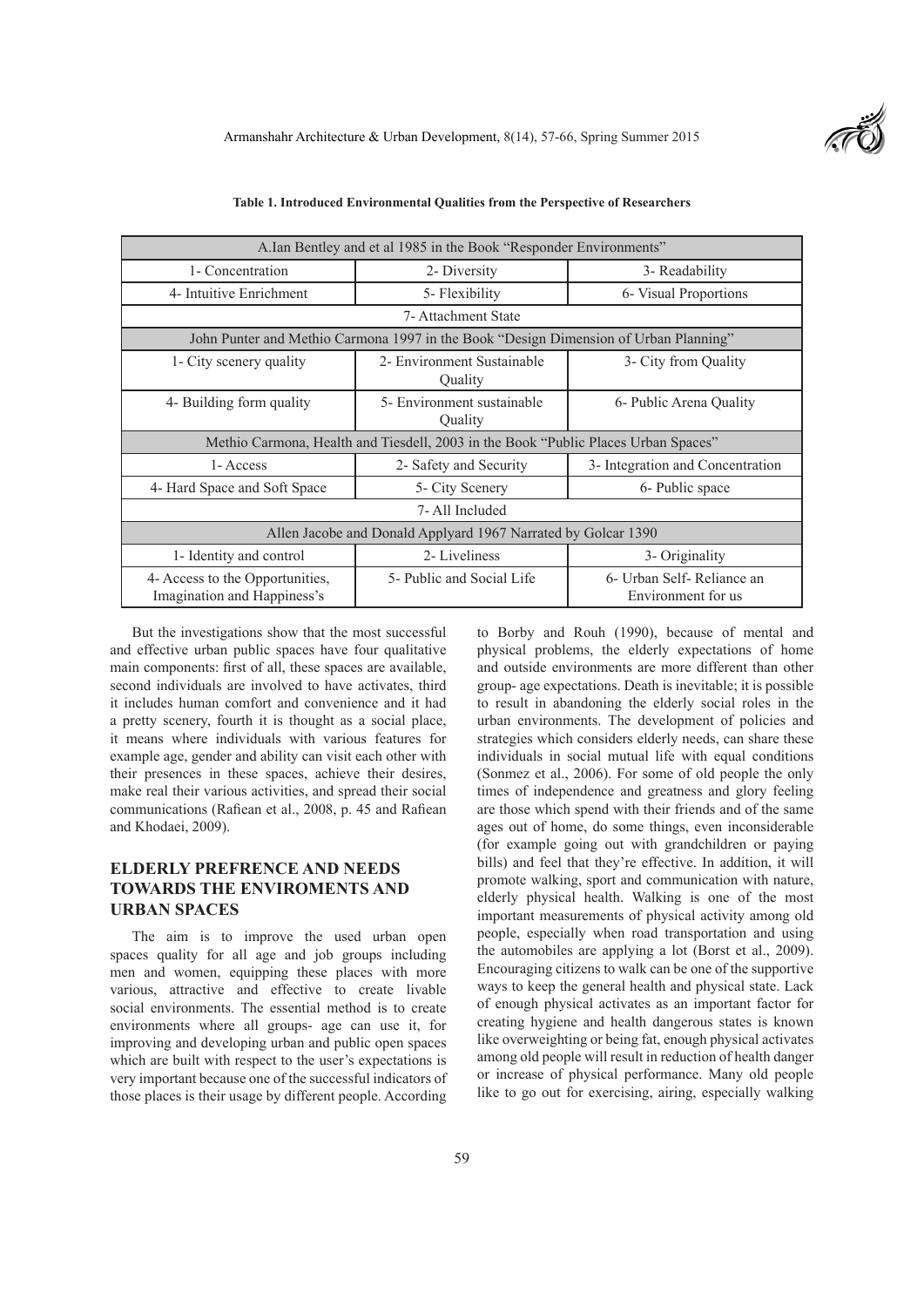

in a group, fresh air and sport which have high influence on their mental and physical health increase (Zabetian, 2009). Many factors potentially might affect the state of walking among old people like related features to the age such as walking, be needed, mobility limitation and fear of falling. But the effect of constructed environment on the elderly walking manner might be as important as individual features (Borst et al., 2008). Basically, when we ask the old people why they don't walk; they state these reasons: interval between distance, walking difficulties, pavement weakness, accessibility, movement power, activity comfort, safety and security out of home, welfare facilities, social and population relations (Sonmez et al., 2006). Minor- continent, orientation sense, opportunities for emotion stimulation, control and supervision of environment, some opportunities to enjoy nature and participate in the athletic and activity for being healthy (Cooper- was narrated by Alalhesabi and Rafei, 2012) should be considered during outdoors environments designs for elderly people. Also, paying attention to the places to spend daily time easier, breathing different air out of home, using sun, seeing green space and even more important looking the world around and people, talking to friends, of the same ages and social interactions are the most important preferences (Nozari et al., 2008). Thus, among these urban public areas, parks are one of positions as the urban open spaces, if they have the better preferences, due to having calm spaces and without mental and physical tensions, they will receive more attention more than the public spaces.

According to the carried out investigations about the urban spaces quality and elderly needs to become present in the public open spaces and also accommodation of these factors with each other, we can offer the evaluation model of urban open space with good quality in the form of table 2.

#### **Table 2. The Conceptual Model of Urban Open Space Evaluation with Good Quality for Elderly Presence Ability**

| <b>Elderly Presence in Space</b> |                                                                                                   |                                                                                                                                                                                                                                                                                                                                                                                                                                               |  |
|----------------------------------|---------------------------------------------------------------------------------------------------|-----------------------------------------------------------------------------------------------------------------------------------------------------------------------------------------------------------------------------------------------------------------------------------------------------------------------------------------------------------------------------------------------------------------------------------------------|--|
| Quality                          | <b>Definition</b>                                                                                 | <b>Criteria</b>                                                                                                                                                                                                                                                                                                                                                                                                                               |  |
| Comfort and<br>Convenience       | Easy Use of Space<br>and Comfort of<br>Elderly Mental in the<br>Space                             | Number and Manner of Sitting Places, Being Call Box and Information<br>Panels, Pavements, Material and Flooring, Suitable Flooring of Stairs and<br>Ramps, Existing Suitable Hygienic Services, Lighting of Sitting Places<br>and Walking Directions, Existing Guard and Fencing for Keeping Balance,<br>A Space Which Is Not Scarey, Having Behavioral Dominion and Lack of<br>Interference in the Space for Elderly Comfort and Convenience |  |
| Access                           | Being Some Physical<br>and Visual Potential<br>Ways                                               | Possibility of Physical Communication with the Environment, Ways<br>Readability, Safety Arriving and Going Out of Space, Access to the Public<br>Transportation                                                                                                                                                                                                                                                                               |  |
| Activity                         | Having Some<br>Conditions Which<br>Result in the Elderly<br><b>Attraction for Doing</b><br>Things | Facilities of Athletic Activities and Walking Capability in the Space,<br>Possibility of Looking at Green Space, Using Sun and Some Favorable<br>Climate Factors                                                                                                                                                                                                                                                                              |  |
| Beautiful<br>Scenery<br>(Image)  | <b>Elderly Perceptions</b><br>of Space                                                            | Features and State of Trees, Cleanliness and Hygiene of Space, Variety of<br>Floriculture and Pleasant Visual Stats                                                                                                                                                                                                                                                                                                                           |  |
| Social Place                     | Capability to Gather<br>and Meet Old People                                                       | Cultural Facilities (Monitor Set Up, Program Broadcasting in the Open<br>Spaces,) Capabilities of Talking and Haunting, Face to Face Visits,<br>Having Long-Term Fair or Market                                                                                                                                                                                                                                                               |  |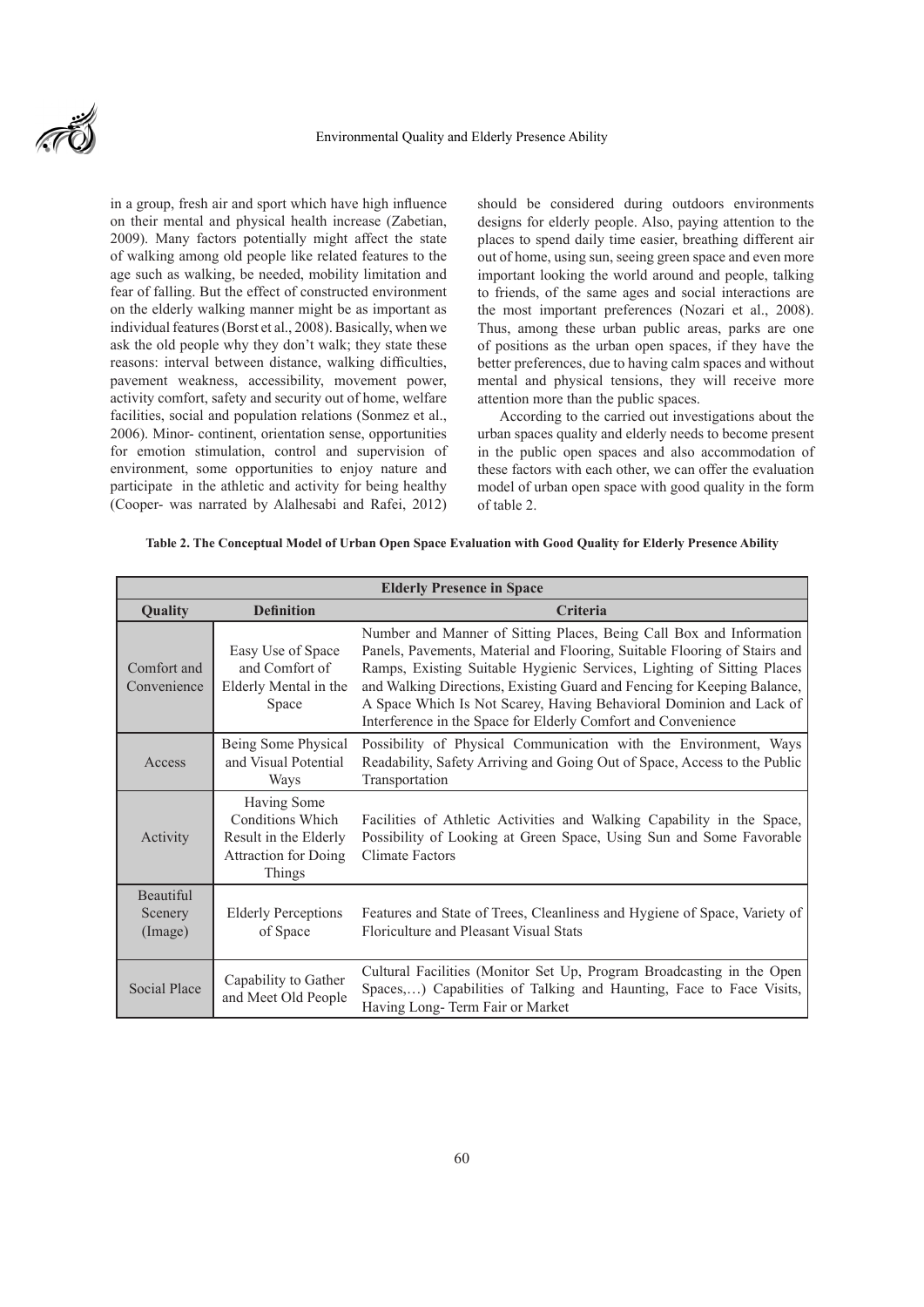

### **RESEARCH METHOD**

The present study is a descriptive, analytical and gauging based on indicators, criteria and analysis to research process, as you can see in the Fig. 1, and considers the investigation of environmental quality concepts and definitions with the purpose of getting the environmental quality indicators. After drawing out the environmental quality indicators by using theoretical principles and document study, the criteria and preferences of elderly presence ability quality were drown out in the urban open spaces, finally they are emphasized in the term of conceptual model. So the information collection tool is both library (document, evidence, books study) and field

forms. The studied statistics population of the research is those who go to Tehran Laleh Park, they do different activities. The statistics popular include the usage of 684 individuals comments who are more the 60 years old as the control group, they are random and in the form of pretest and post- test. They are designed with respect to the research indicators and criteria; they were analyzed based on the statistics software. For individuals, he was used Cronbach alpha coefficient to measure the research tool validity in the case of economic- social state. The Cronbach alpha coefficient was more than 0/7 in the measured indicators, accordingly. The research validity was confirmed.



**Fig. 1. Research Structure**

With respect to the research trend, the correlation method was used as a methodology in the statistics analysis. The correlation research is one of the descriptive research methods (it is not experimental) which investigates the relation among variables based on the research purpose. The correlation researched can be divided into three groups: correlation to investigate type and level of variables' relation. The correlation coefficient

is in the indicator form, the mathematic which describes direction and relation between two variables.

In correlation models, coefficient applies for some distributions with two or multi-variables. If the amounts of two variables change the some as each other, that is, if one becomes less or more, the other will become less or more, too. Such that we can express their relation as on equation, we say that there is a correlation between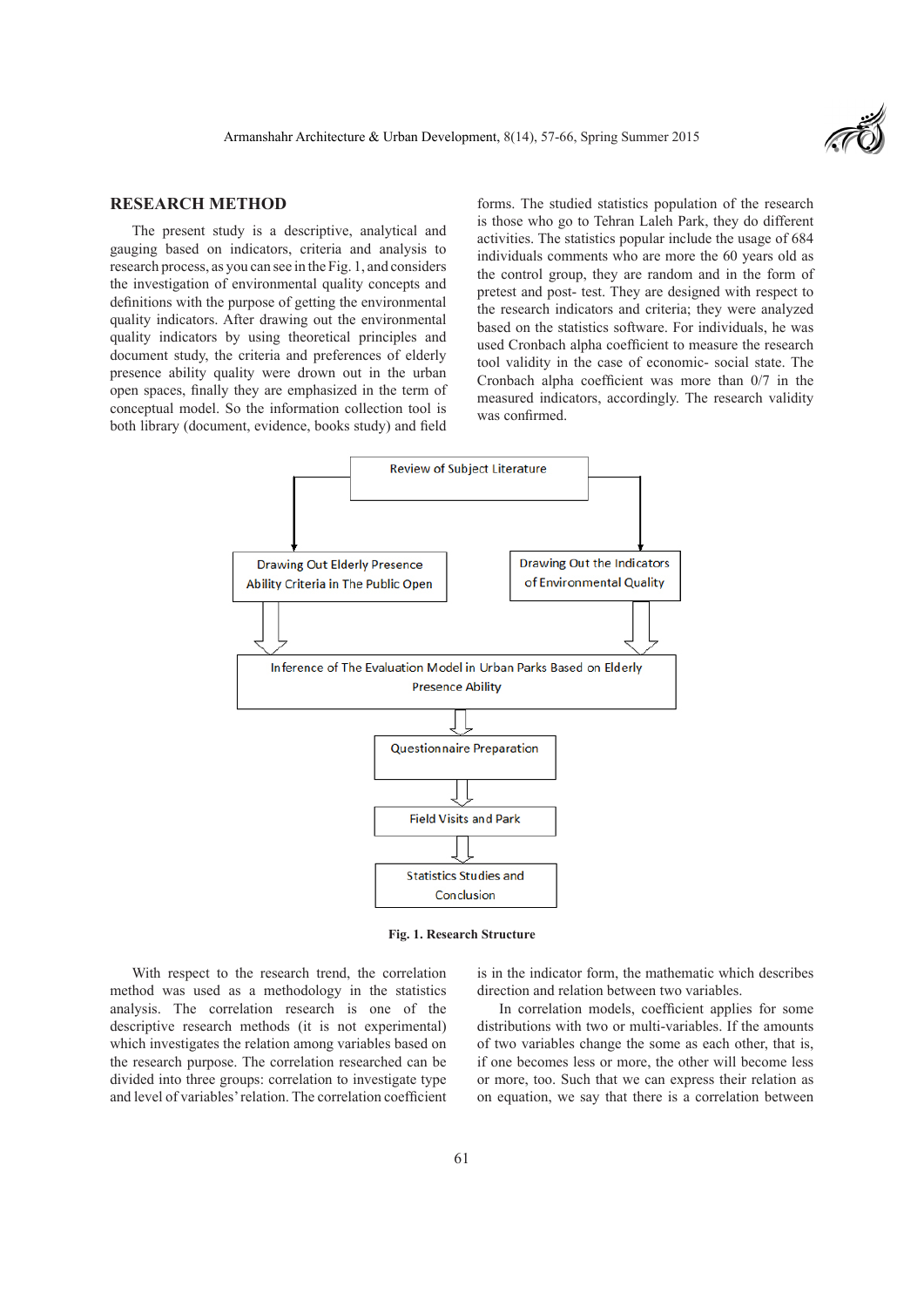these two variables (Habib, 2012). Also as you can see in the table 3, the respondent's information and characteristics are given: 5% of respondents are men; about 88% of respondents are younger than 80; about 35% of respondents were between 60-70; 12% of them were more than 80 years old; and about 65% got married.

|                        | Component    | Frequency | Percent | <b>Cumulative</b><br>percentage |
|------------------------|--------------|-----------|---------|---------------------------------|
| Gender                 | Men          | 230       | 59      | 59                              |
|                        | Women        | 154       | 41      | 100                             |
|                        | Total        | 384       | 100     | 100                             |
| Age                    | $50 - 60$    | 107       | 28      | 28                              |
|                        | $70 - 60$    | 138       | 35      | 63                              |
|                        | 70-80        | 93        | 25      | 88                              |
|                        | More than 80 | 46        | 12      | 100                             |
|                        | Total        | 384       | 100     | 100                             |
| <b>Marriage status</b> | Single       | 138       | 35      | 35                              |
|                        | Married      | 246       | 65      | 100                             |
|                        | Total        | 384       | 100     | 100                             |

The sample number was calculated based on the calculated variance in the 6th district of Tehran in a particular hour and the confidence level of 95% and U/ U= error.

$$
n = \left[\frac{z\frac{\alpha}{2} \cdot s}{d}\right]^2 = \left[\frac{1/96 \times 0/62}{0/07}\right]^2 = 384
$$

Generally, of 64 main factors of research, 32 questions were designed, as it was expressed in the research method, the questionnaire was designed based on Likert scale. With respect to the analysis stability in the considered questionnaires, the indicator rate was calculated by Cronbach alpha statistic which is shown in the table4:

**Table 4. Level of Questionnaire Questions Stability**

| <b>Statistics Analysis Stability</b> |                       |  |  |
|--------------------------------------|-----------------------|--|--|
| <b>Items Number</b>                  | <b>Cronbach Alpha</b> |  |  |
|                                      | 0/927                 |  |  |

As it was determined, the amount of statistics is more than 0/70; it shows that the questionnaire was reliable and stable to do the next analysis.

# **INTRODUCTION OF CASE STUDY: LALEH PARK- TEHRAN**

Laleh Park is located in the 5th area of 6th district of Tehran mayoralty which is about  $642172 \text{ m}^2$ . It considers as a district scale as Laleh Park is the oldest and most equipped park in Tehran and Iran. With respect to the park location and elderly statistics in the 6th district of Tehran, we have to study and investigate the features of Park (Elderly user point of views). According to the studies of Tehran planning and study center, the lowest percent of elderly is 4/6% which belongs to the 19th district. The highest percent is 15/9% which belongs to the 6th district. The highest percent of old men are 6, 7, 1, 3, and for women 1, 3, 6. Also, based on the company studies, the 5th area (Laleh Park location) of 6th district has a highest percent of old people (Tehran planning and study center, 2010). Fig. 1 shows the floor scenery map of Laleh Park, presence ability way and old people activity in the Park district.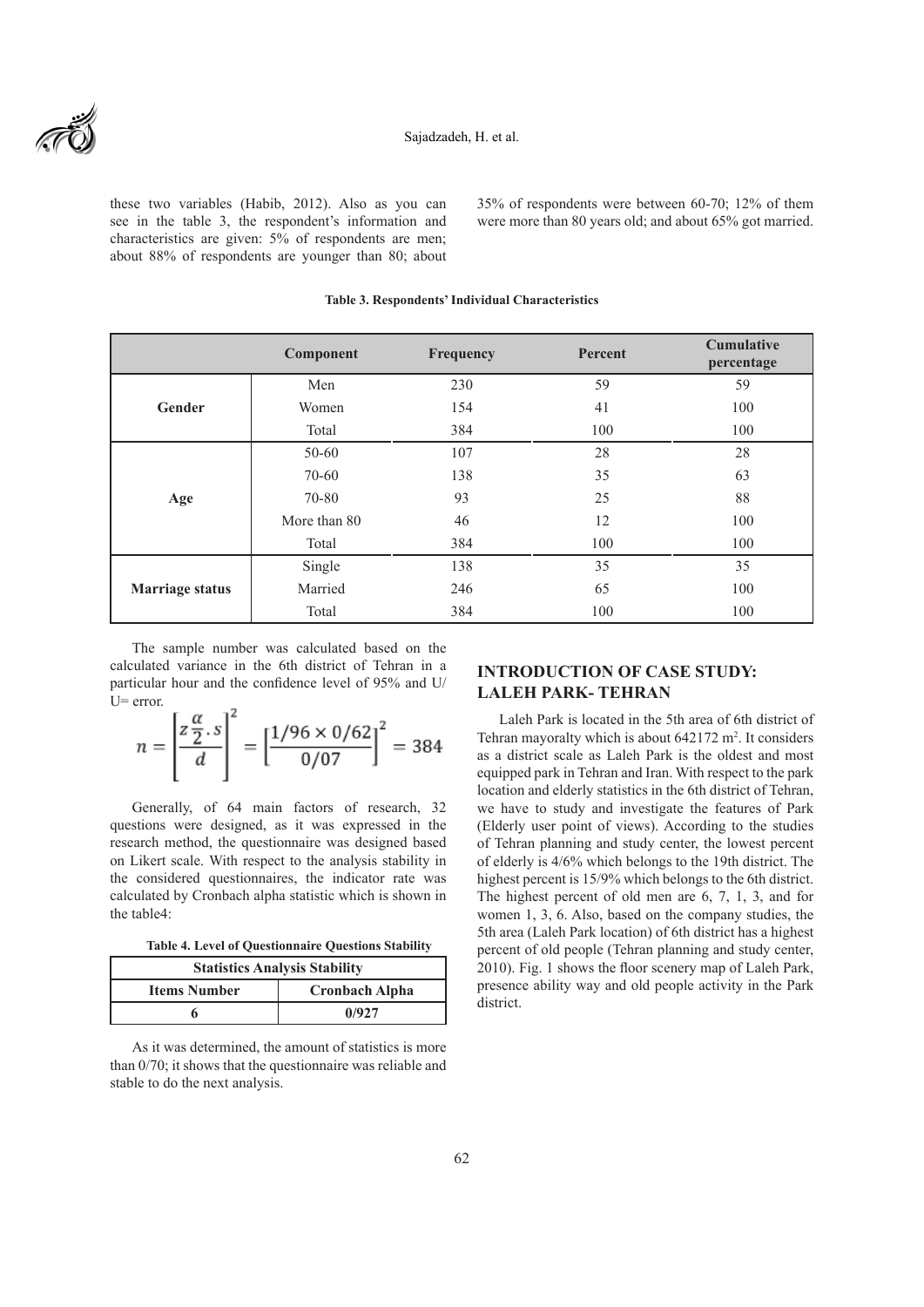

**Fig. 1. The Floor Scenery Map of Laleh Park, Style of the Presence and Activities of the Elderly in the Park**

## **ANALYSIS OF RESEARCH FACTORS**

As we mentioned in the principle part, access quality, possibility level of doing activates, service state, present equipment and natural scenery state and park social

interaction quality as criteria to evaluate the presence preferences in the urban open spaces, they are considered by stating old people point of views by the questionnaire about Laleh park, which is shown in the table 5.

|                                  | <b>Non-Standard</b><br><b>Coefficient</b> |                                     | <b>Standard</b><br><b>Coefficient</b> | t Value | Significant  |
|----------------------------------|-------------------------------------------|-------------------------------------|---------------------------------------|---------|--------------|
| <b>Analytic Model</b>            | <b>b</b> Value                            | <b>Standard</b><br><b>Deviation</b> | <b>Beta Value</b>                     |         | <b>Level</b> |
| <b>Access Quality</b>            | $-0/023$                                  | 0/07                                | $-0/0.59$                             | 2/12    | 0/035        |
| <b>Activates Quality</b>         | 0/032                                     | 0/10                                | 0/060                                 | 1/95    | 0/045        |
| <b>Comfort and Convenient</b>    | 0/195                                     | 0/09                                | 3/463                                 | 4/22    | 0/000        |
| <b>Beautiful Scenery Quality</b> | 0/077                                     | 0/07                                | 0/211                                 | 2/54    | 0/002        |
| <b>Social Place</b>              | 0/149                                     | 0/0062                              | 0/420                                 | 3/95    | 0/000        |

**Table 5. Environmental Quality Relation in Laleh Park with General Indicator Elderly Presence**

As it is specified in the table 5, according to the P-value of indicators which are less than 0/05, there is a significant relation between every five factors including access quality, activates quality, comfort and convenient, beautiful scenery quality and social place, in Laleh park with the park quality and elderly presence ability preference, such that the comfort and convenient quality with standard coefficient  $\beta = 0/463$ , is the first preference

includes the need for elderly presence ability in Laleh park. It shows the fact that the present service and equipment have suitable state for comfort and convenient in the park. In elderly point of view, the next the social place indicator coefficient  $β = 0/420$  is the preference and need for presence ability in Laleh park, which shows the elderly satisfaction of park social state. Then, regarding to the standard coefficient  $\beta$ = -0/059, the access state to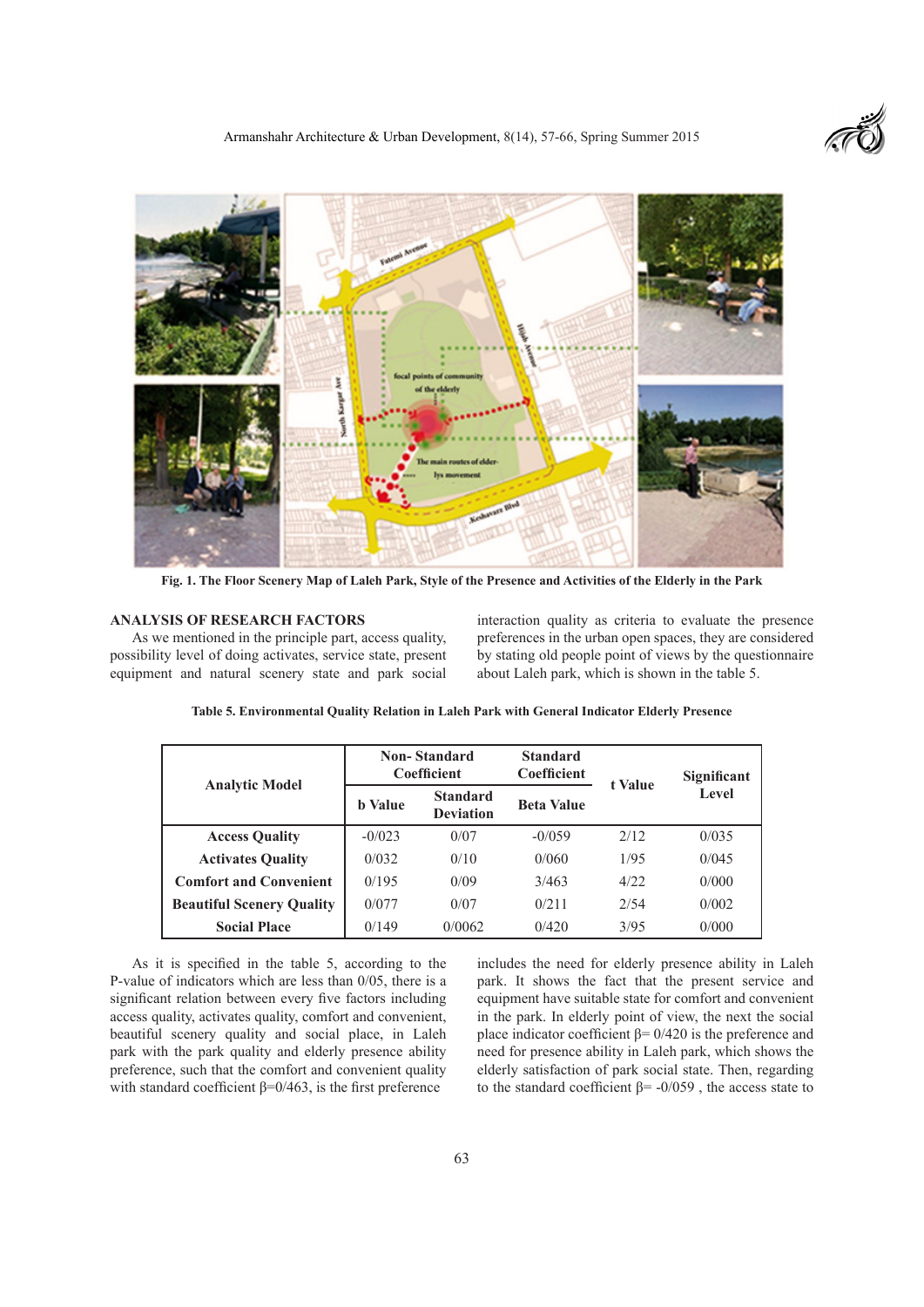the park is the highest dissatisfaction factor of old people in the park. It shows this fact that the access state to the park is not desirable for old population class. It's better to be paid attention. As you can see in the table 5, the park scenery state is evaluated fairly weak in users point of view with respect to the standard coefficient β=0/211. It shows that in the old people views the park scenery is not desirable. The last indicator is the quality of activates and the standard coefficient indicator of  $\beta$ = 0/060 is obtained which shows the weak state of facilities for doing activates for the elderly in the park.

So with respect to the visit and interviews with old class, the access indicator has the highest dissatisfaction for old people in the park, includes lack of bus stations positioning, lack of having a slow traffic of automobiles in the arrival port of park from Kargar street and Keshavarz boulevard, having uncontrollable levels of difference especially in the park arrival with respect to the elderly physical features resulted in the lack of safety for their presence in the park. The comfort and convenience have a suitable state in the park, but, as you can see in the picture some factors including using material like stone in the bench construction which make them become cold or warm in the summer and winter, also results elderly dissatisfaction. But we can point to the activity facilities in the park: they always choose the park central square for their presence rather than neighbor parts due to crime and lack of the possibility to have social control. Which this matter disturbs the activity of dominions, it has been influenced the elderly comfort and safety.

Also lack of small stores in the park resulted in a situation that old people pass transverse to buy things, this matter just has an appropriate effect on the user comfort and their safety has been influenced. Lack of waterfront suitable coloring and trees pruning with formal types are some dissatisfaction factors for elderly in the park. Also the differences of in appropriate levels and of course dangerous in all parts make some problems of elderly problems to walk and use all the park space. As a result, Gathering of this class is mostly in the center of park. Thus it seems that with respect to the carried cut studies, recognition and perception of different needs of elderly are investigated to respond and respect to them in the Laleh Park.

### **CONCLUSION**

Achieving the elderly satisfaction requires to pay attention to the objective and subjective preferences and needs in the public open spaces. According the

public open spaces, especial preferences for the elderly successful presence ability can be expressed in the form of (variety and quality of service), (social interactions quality), (natural scenery quality), (possibility of doing activities) and (quality of accesses inside and related to the public open spaces).

Accordingly, access factor is one of the main factors for presence ability and elderly satisfaction in the urban open spaces and outside access desirable quality of these spaces. Thus, one of the elderly main judgments and preferences to choose the open space is having the space with access safety and its importance to continuous presence.

Another important factor is (interaction quality and elderly varieties) in the public open spaces. Visiting and talking different classes of old people in the space, not only caused the elderly mental safety promotion, but also resulted in motivation and belongings to space. 60 these face to face communications and this level of interactions will create a kind of affection relation among them which can't compare with the other factors to create the presence motivation and participation on the space.

"Variety and quality of services" is one of the comfort criteria in the public spaces; the old people really need them.

Some public services which are available for example health services, suitable furniture, food and even services and medical emergencies, they will increase environment capability for the elderly presence ability, it will double their comfort and convenient.

Paying attention to the "possibility of doing activities" will be effective in the choice process and old people preferences in the public open spaces. This factor involves old people and it will provide variety and entertainment causes in the environment. One of these activates is to see children or enjoy the special behaviors and environmental motives in these spaces which will promote the happiness and mobility feelings.

Natural scenery quality will provide satisfaction among old people in urban space. The quality also includes the environmental pollution and provides the attraction and comfort for elderly constant presence ability. So the variety of vegetable covering and natural scenery quality play an important role in the space liveliness for elderly. It will help elderly to deepen the space environmental relations. Using light, birds sight, various and attractive colors and flowers will have, attachment and place association.

In the operational cases, we can offer strategies as following to promote the park quality and elderly presence increase: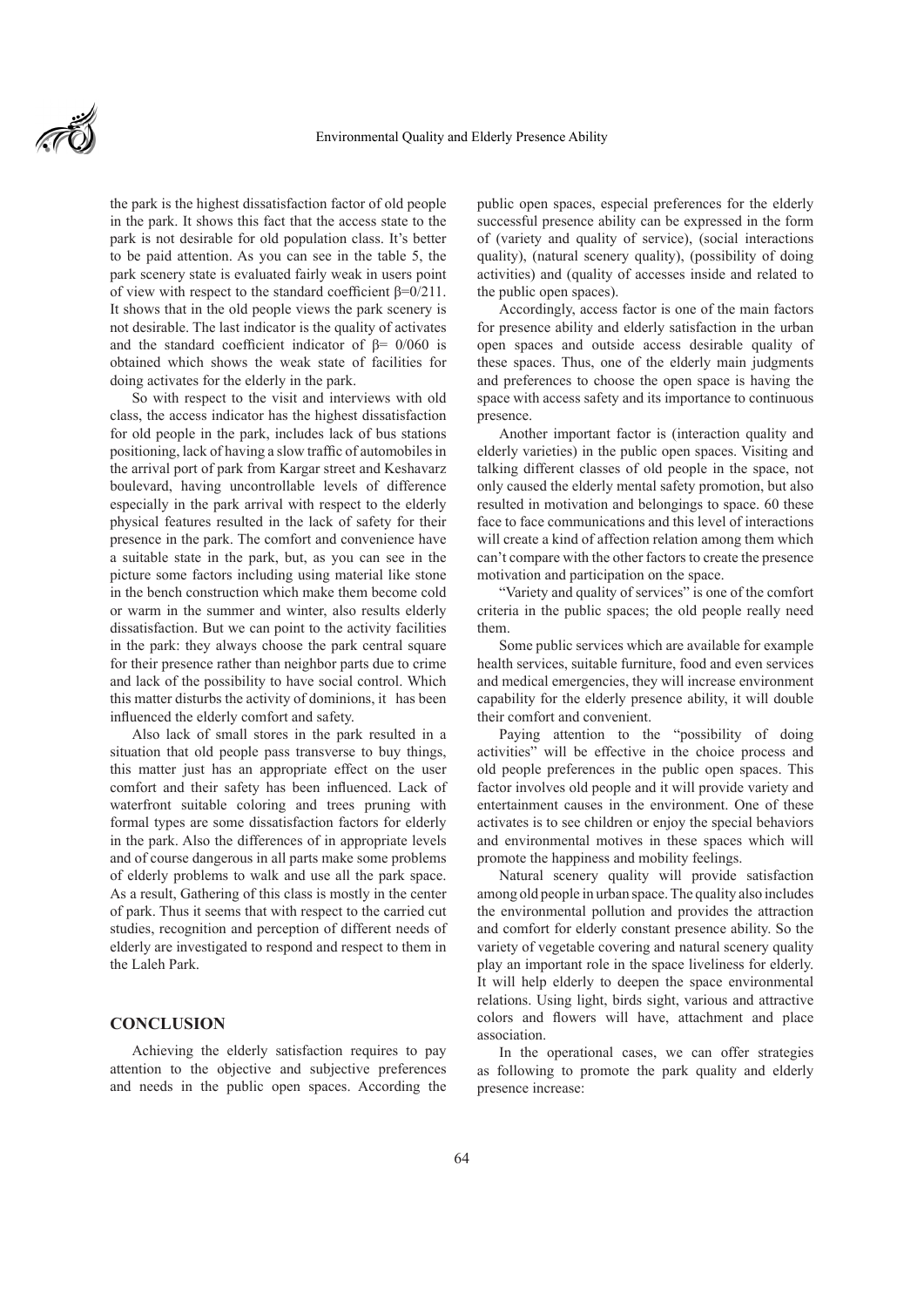- Slowing the street transverse cross in the parks arrivals specially Kargar street and Keshavarz boulevard.

- Putting the smart traffic light in the park arrival.

- At least using the level difference and when it's necessary, we have to use guards near the directions for elderly handles.

- Using good material including wood,… in the park bench which don't transfer warmth and cold.

- More lighting of spaces at night to increase safety and security of elderly mental in the space.

- Using suitable and safety flooring in the directions to improve old people safety.

- Creating change in the pavements tissue and crosssections especially in the stairs part.

- Increasing the directions readability by some plans to better understand and read including signs uses.

- Designing special spaces for soft sports and leniency for old people along more active regions and organizing them.

- Applying commercial usages in different parts and creating nobility and liveliness in the performance.

- Creating variety in the soft texture of space (floriculture) to improve spaces enjoyment and scenery quality.

- Time management for clearing and offering services in the park to reduce the interference with elderly presence ability.